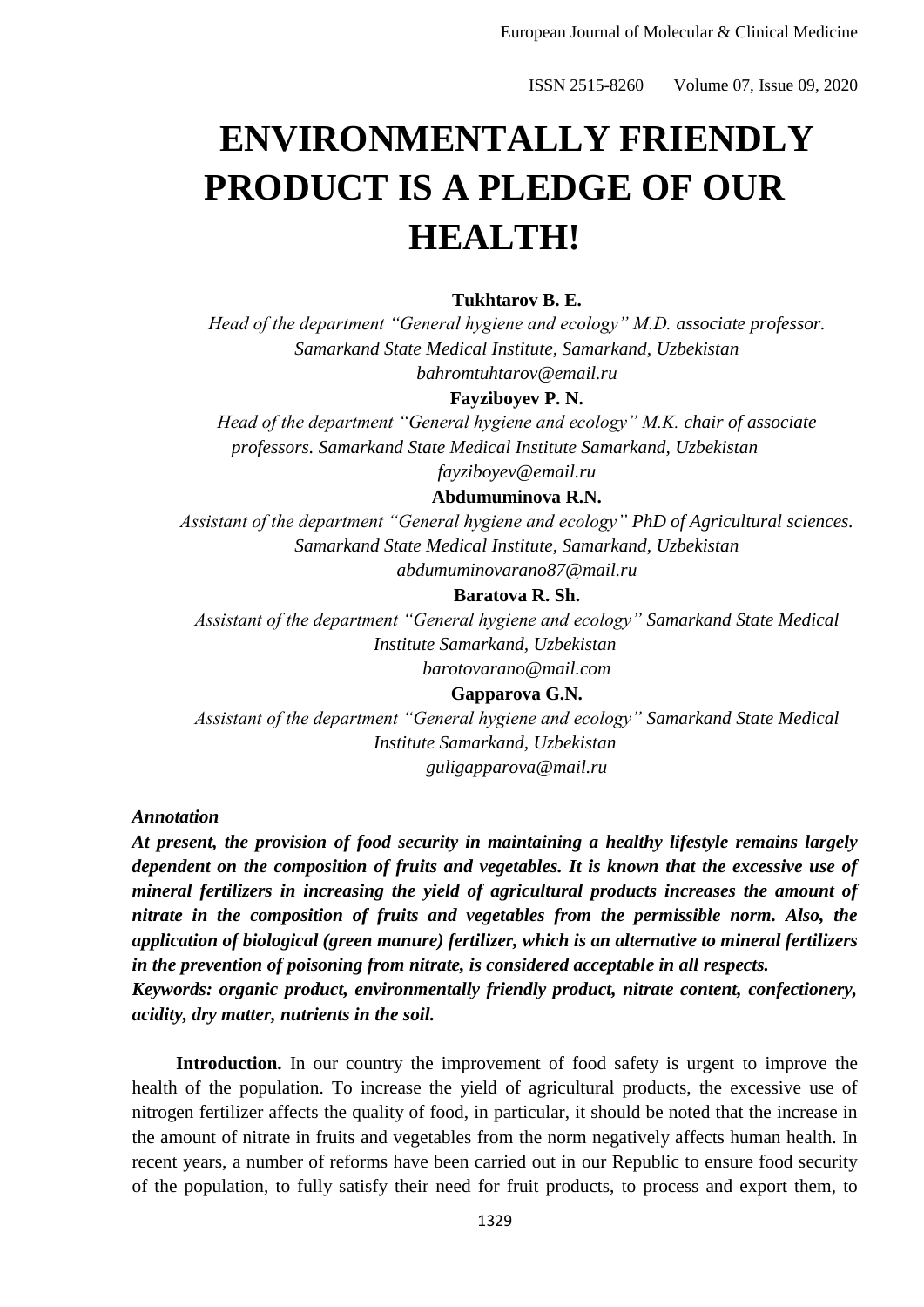grow products in ecologically clean form. In particular, there are a number of decrees and rules aimed at food security in the Republic, including the decree of the president of the Republic of Uzbekistan "on measures to further ensure food security of the country" PD N5303 in 2018 year 16 January. it is defined as "filling the market with quality, safe, cheap food products".

**The purpose of the study** is to develop a technological system of cultivation of environmentally friendly, organic products in terms of hygiene, as well as to protect the soil from mineral contamination.

**Methods of the study.** The experiments were conducted on the basis of methodological guidelines and scientific recommendations such as "Methods agrochemical ground tests and plants" (1979), "Methodology of government's sorting tests ofagricultural crops" (1983).

Biochemical analysis of fruit content A.I.Ermakova on the method presented in the method guide "Methods of biochemical testing of plants" published under the editorship of Ermakova , the amount of nitrate contained in the fruit was carried out in the instrument Soex nitrate-tester - 2 (2009 y.), the sugar content of the fruit was carried out by a refractometer, the acidity was titrated, and dry substances were taken in the Bertran method. The amount of humus in the soil tillage layer was conducted by the I.V.Tyurin methods, gross nitrogen, phosphorus, potassium content I.M.Maltsev and L.P.Gritsenko, the replaceable potassium flame photometer, nitrous nitrogen in the methods of Granvald- Lyaju, as well as the action phosphor B.P.Machigin methods.

**Results of the study.** Experience was conducted in 2014-2016 years in the foothill region of Zarafshan valley at the National Research Institute of gardening, viticulture and winemaking named after M.Mirzayev. Samarkand station of were Peach Garden. In the experiment, mineral fertilizers and biological (green manure) fertilizers, which are an alternative to them, were used. Also analyzed them is the gross and moving amount of soil structure.

*Table 1*

| experimental garden                                  |                               |           |           |             |                     |          |        |
|------------------------------------------------------|-------------------------------|-----------|-----------|-------------|---------------------|----------|--------|
| <b>Options</b>                                       | <b>Humus</b><br>$\frac{0}{0}$ | Gross $%$ |           |             | Movable form, Mg/Kg |          |        |
|                                                      |                               | N         | ${\bf P}$ | $\mathbf K$ | $N-NO_3$            | $P_2O_5$ | $K_2O$ |
| <b>Before the</b><br>experiment                      | 0,80                          | 0,08      | 0,08      | 1,25        | 6,50                | 25,4     | 262,6  |
| <b>Mineral</b><br>fertilizers<br>$(POH+N_{120})$     | 0,81                          | 0,16      | 0,10      | 1,26        | 8,62                | 25,9     | 274,5  |
| <b>Biologic</b><br>fertilizers<br>(green<br>manures) | 0,84                          | 0,14      | 0,13      | 1,30        | 7,05                | 30,3     | 291,5  |

**The amount of nutrients in the soil after mineral and biological fertilizers in the experimental garden**

In this presented table, it was found that if the amount of humus before the experiment was 0,80%, the biological fertilizer in the variants increased by 0,84% for three years. The amount of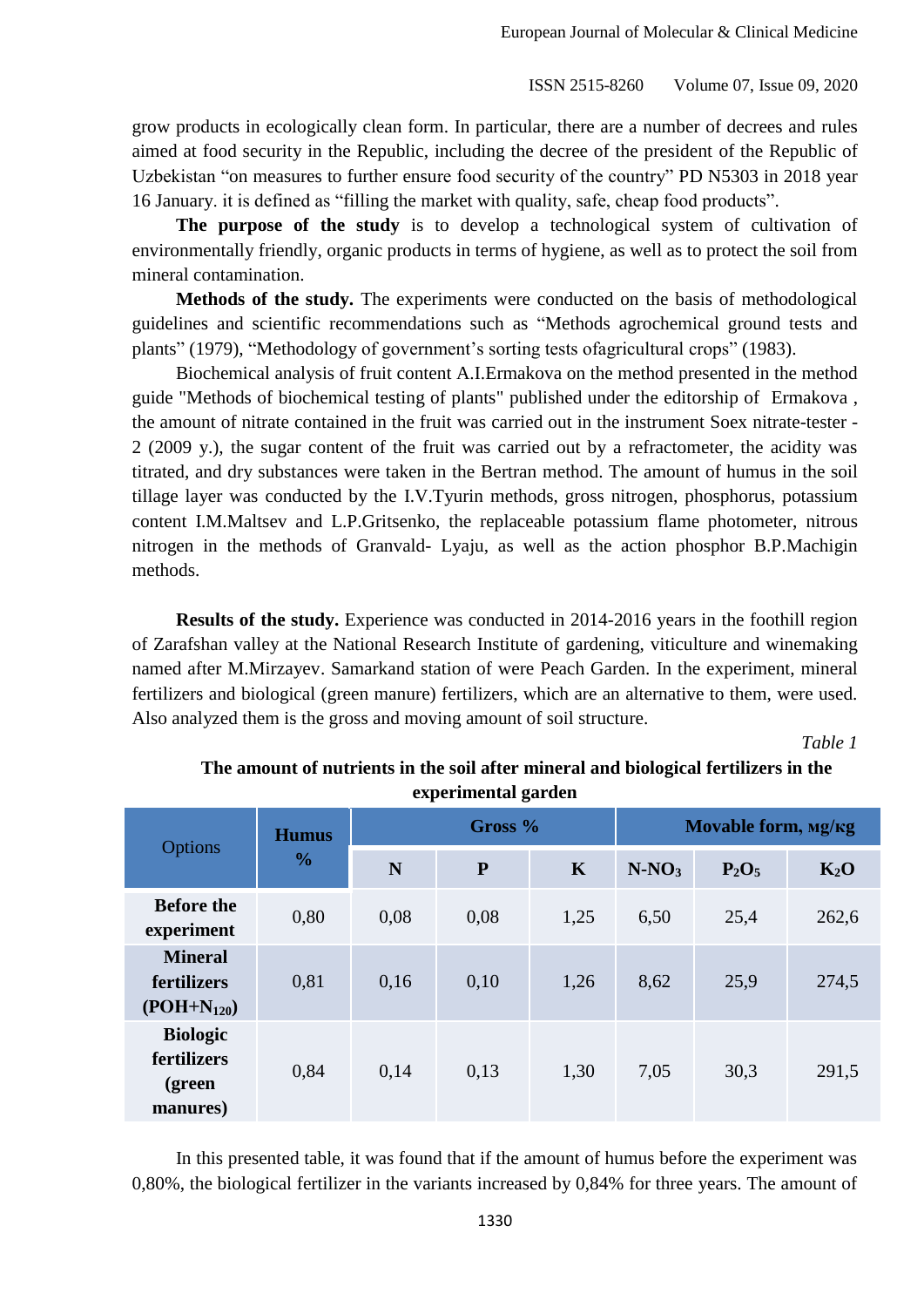gross nitrogen, phosphorus and potassium was 0,08% before the experiment, and after the experiment it was found that their mobility forms increased accordingly, by species 0,10-0,13%. In the variant fertilized with mineral fertilizers, there was a rapid assimilation of minerals in the soil, as well as rapid accumulation in the composition of fruits. It was also found that when the chemical analysis of the fruit composition, more nitrate was collected in the variant fed by mineral fertilizer than biological fertilizer.

The quality of the fruit composition is an important condition of export requirements. Fruits provide the human body with its own healing properties, aroma, taste, the need for vitamins. However, now, due to the excessive use of mineral fertilizers in order to increase the yield of fruits and vegetables, the amount of nitrate in the composition of the fruit is also adversely affected.

In the experiment, the amount of nitrate in fruit trapping in the biological fertilizer option was 50,9 mg/kg, while in the mineral fertilizer fed variant this figure was 80,9 mg/kg. The permissible amount of nitrate for berries was required to be 60 mg/kg, in this variant it was found that 30, 0 mg/kg of excess nitrate was collected (1 picture).

*Picture 1*

# **The effect of fertilizer types on the amount of nitrate contained in peach fruit**



Currently, attention is paid for food insecurity in World Health and nowadays, poisoning from nitrates is observed due to the abundance of nitrates in the composition of fruits and vegetables. The daily amount of nitrates entering the human body should not exceed 600 mg. On average, 60 kg of body weight 222 mgof nitrate is considered as daily nitrate norm. And the data obtained above revealed that it affects not only the nitrate itself, but also the sugar and acidity in the composition of the fruit, which is the driving factor for them.

In the experiment, it was found that mineral fertilizers affect not only the amount of nitrate contained in the fruit, but also the sugar content, acidity and dry matter of the fruit (Figure 2).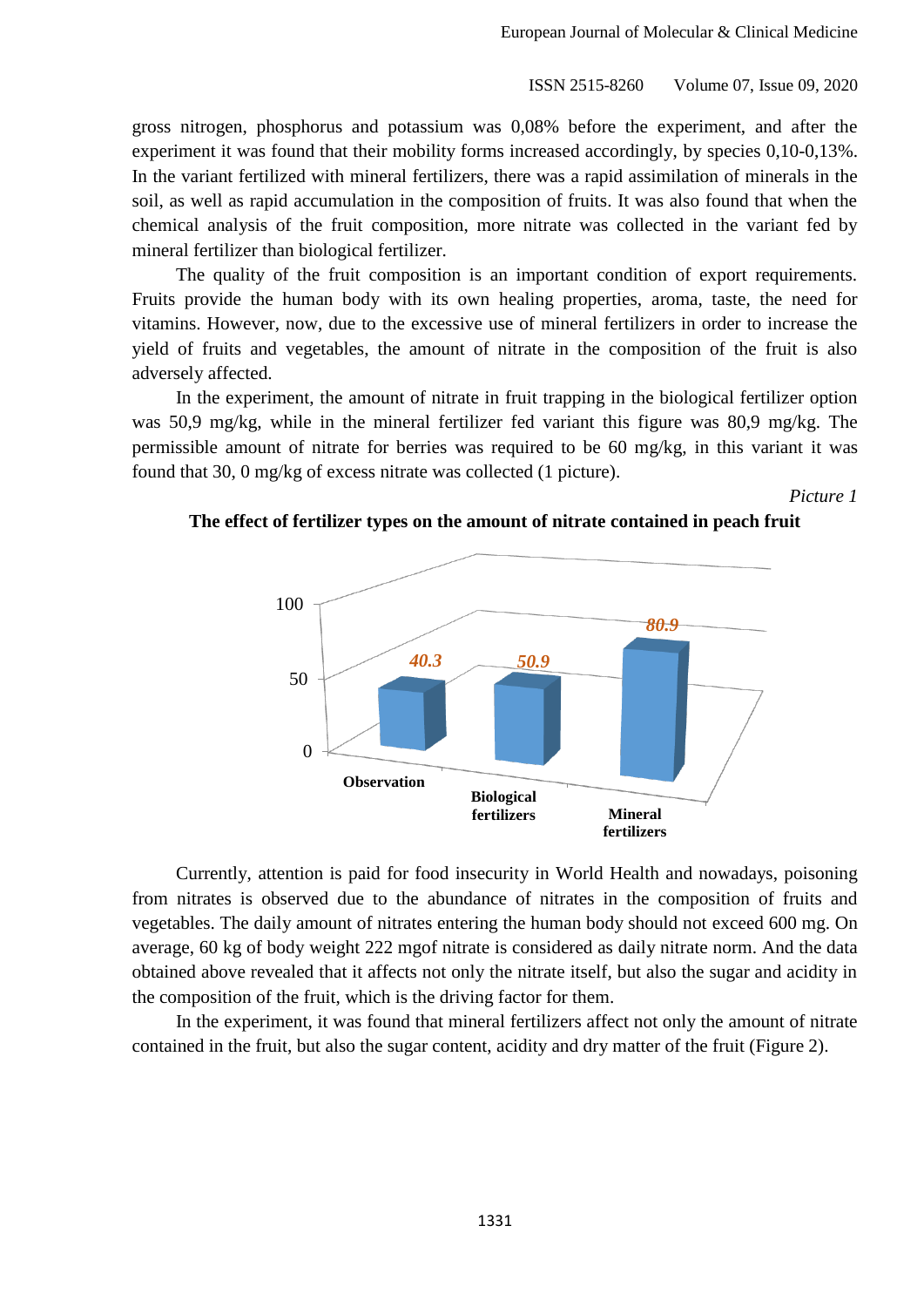*Picture 2*



**The effect of fertilizer types on the chemical performance of peach fruit**

As is known from Figure 2, the sugar content in the experiment was 8,65% in the control (without fertilizers) option, it was found that the acidity was 10,80% in the biological fertilizer (green manure) option, while the acidity was 0,30% in the control and 0,40% in the biological fertilizer option was 0,51% higher than in the control. It was also found in the experiment that dry matter is 12,85% in the control option, which is 13,6% higher in the seer biological fertilizer option than in the mineral fertilizer option 0,9.

**Conclusion.** The increasing population in the world also leads to an increase in the demand for food. And the qualityof food is a pledge of Health. Based on the above data, it can be concluded that consumption without analyzing the amount of nitrate contained in fruits and vegetables is dangerous for our health. And not increasing them from the daily norm guarantees our health. And the presence of sugar, acid and vitamins, as well as other biologically active substances in the daily intake of fruits and vegetables, means a quality diet. The regulation of the norm of the daily intake of nitrates into the body is one of the factors that every person should observe.

## **Literature**

1. Abdumuminova R.N. Effective use of Natural Resources and techniques factors in gardening. // Scientific application "Agro science" of the Journal of Agriculture of Uzbekistan. - Tashkent, 2016. – № 6. - P 42-43.

2. Abdumuminova R.N.Requirements of peach to external environmental factors. // Journal of Agriculture of Uzbekistan. - Tashkent, 2017. – № 8. - P 40.

3. Botirov X.F., Abdumuminova R.N.Y. The biology and technology of cultivation of green manure crops. // Magazine of Actual problems of modern science. – Russia,  $2018. - N_2 6. -$ P 128-132.

4. Abdumuminova R.N. Environmental factors and peach yield. / Materials of the scientific-practical conference devoted to the" Year of prosperity "of professors and teachers on